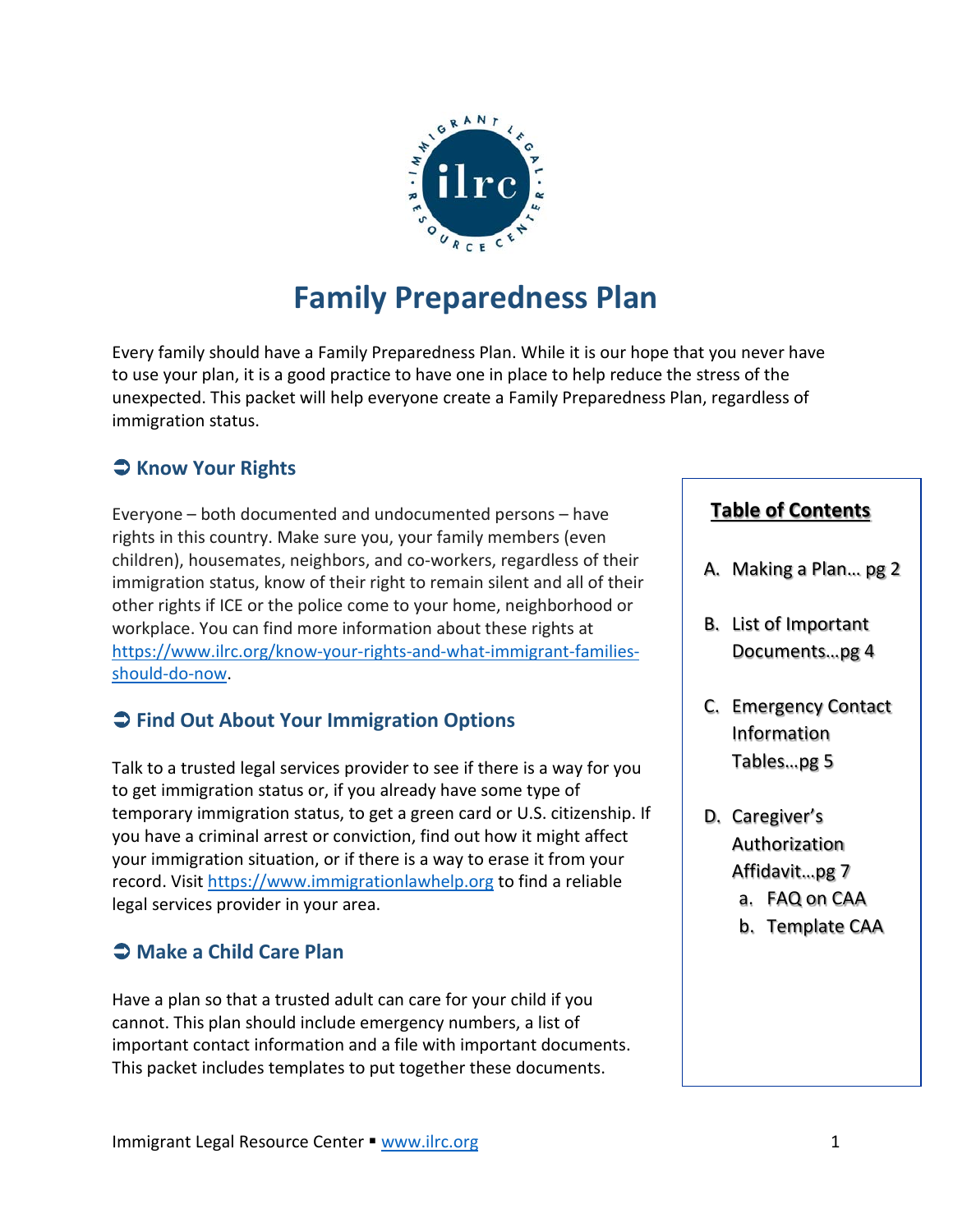### **Step 1: Decide Who Can Care for Your Child if You Are Unable and Talk with That Person**

Identify a responsible adult that you trust and that your child knows and is comfortable around. Ideally, the person you designate to care for your child is someone with lawful immigration status. Talk to this person in detail about your desires for your child and expectations for the care they will provide. Make sure the person knows they will be listed as an emergency contact and knows how to access all of your important documents and information. Memorize this person's phone number and have your child memorize it too.

#### **Step 2: Put a Child Care Plan in Place**

Once you have identified and come to an agreement with the person who will care for your child if you are unable to, you can begin to put a plan in place.

**The CAA:** The Caregiver's Authorization Affidavit ("CAA") is a very important document in California that will allow another person to care for and make basic decisions about your child in your absence without impacting your rights as a parent. In California, the CAA will allow your designated caregiver to make certain school and medical decisions on behalf of your child. The CAA can be given to your child's school or health care provider without affecting your custody and control of your child. More information about the CAA and a form you can use are included at the end of this packet. *Please note: the CAA is for use in California only.*

For most situations, the Caregiver's Authorization Affidavit is sufficient, and it is not necessary to fill out any additional legal documents. If your situation is more complicated, for example, if you are involved in a custody dispute with your child's other parent, you have a child with significant medical needs, or you are planning for your child to remain in the United States longterm with a non-parent caregiver, you should speak with an attorney, and may wish to consider nominating a guardian for your child.

**Guardianship:** Guardianship is a formal legal arrangement that can only be put in place by a court. If a court appoints a guardian for your child, the guardian has full legal and physical custody of the child. A guardianship does not terminate parental rights, but it does suspend them while the guardianship is in place and only a court can decide whether or not to terminate the guardianship in order to get your parental rights back. Again, for most families, the CAA is the best first step and will provide sufficient protections, and they can later choose to pursue a guardianship should it be necessary. For a sample form nominating a guardian and additional information about guardianships, see Bet Tzedek Legal Service's ["Family Preparedness Toolkit.](https://www.bettzedek.org/our-services/rapid-response/)" **Nominating someone else to be a guardian and have legal custody of your child is a serious decision; you should talk to an attorney before taking this step.**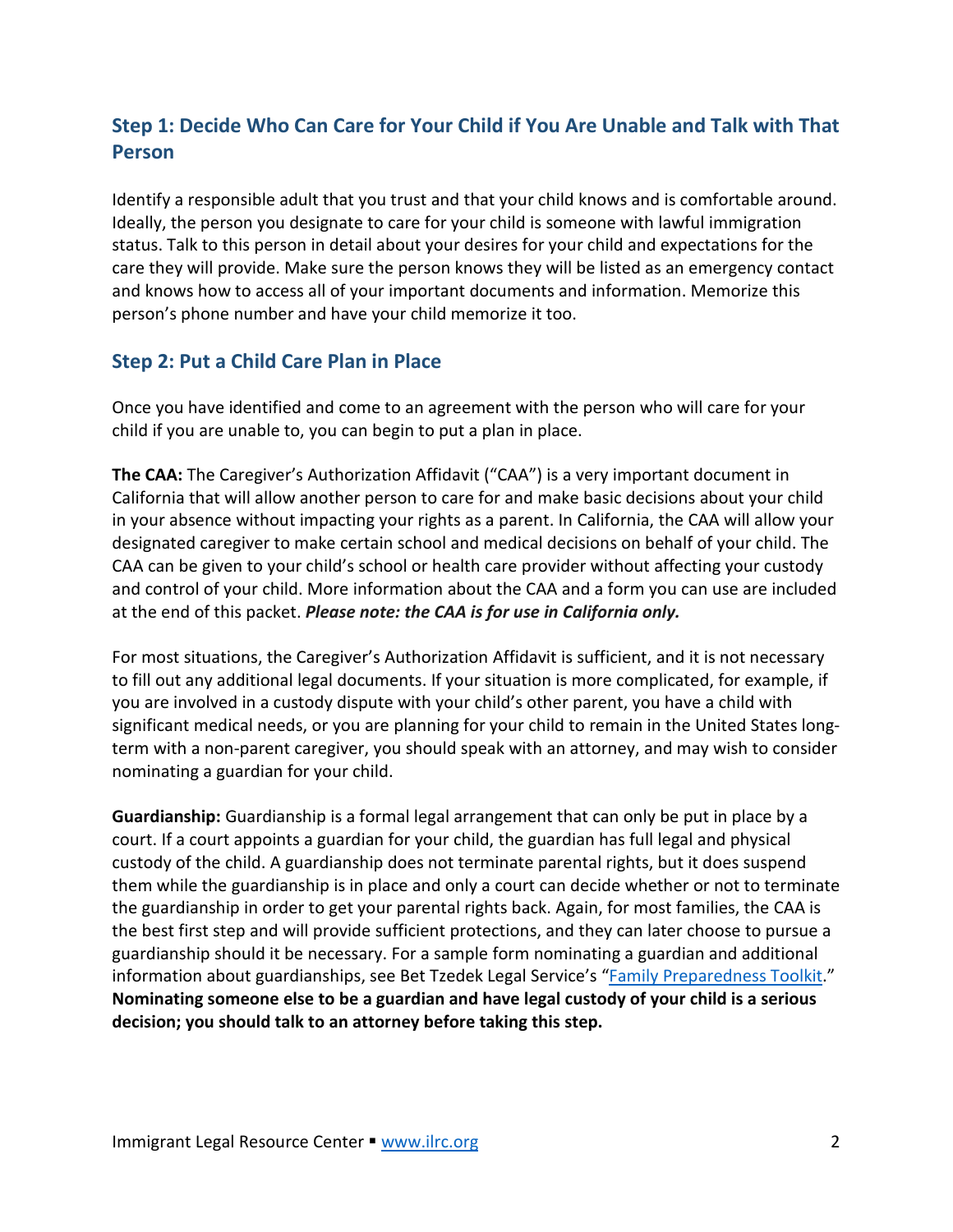**A Note About Power of Attorney:** A power of attorney is a written document that you can sign to grant another person the authority to act on your behalf in specified ways. For example, a power of attorney may be used to designate another person to handle your finances, make business decisions, or use your money to pay your rent or mortgage. **In California, we do not recommend that a power of attorney be used as a way to designate another person to care for your child.** If, however, you wish to give someone else the authority to access and use your finances in order to care for your child, you may wish to use a power of attorney. This is a *very serious decision that you should discuss with an attorney*.

#### **Step 3: Create a File of Important Documents**

Gather into one file the important documents that your designated caregiver would need to care for your child in your absence. Include information about your child's school, medical history, and contact information. Suggested documents to include, as well as a useful template to gather your child's information, are listed at the end of this packet. Be sure your designated caregiver knows where this file is in case they need access to it.

#### **Step 4: Talk to Your Child About Your Plan**

In an age-appropriate way and without worrying them, let your child know who will pick them up and care for them if you are unable to for some reason. Assure your child that they will be taken care of, even for a short period of time, until you are able to do so again.

### **Step 5: Update Emergency Contact Information at Your Child's School**

Once you have made a plan for your child's care, be sure to provide your designated caregiver's contact information at your child's school or daycare provider. This will ensure that if the school is ever unable to reach you, they will call this person. If your designated caregiver ever changes their phone number, be sure to update their contact information.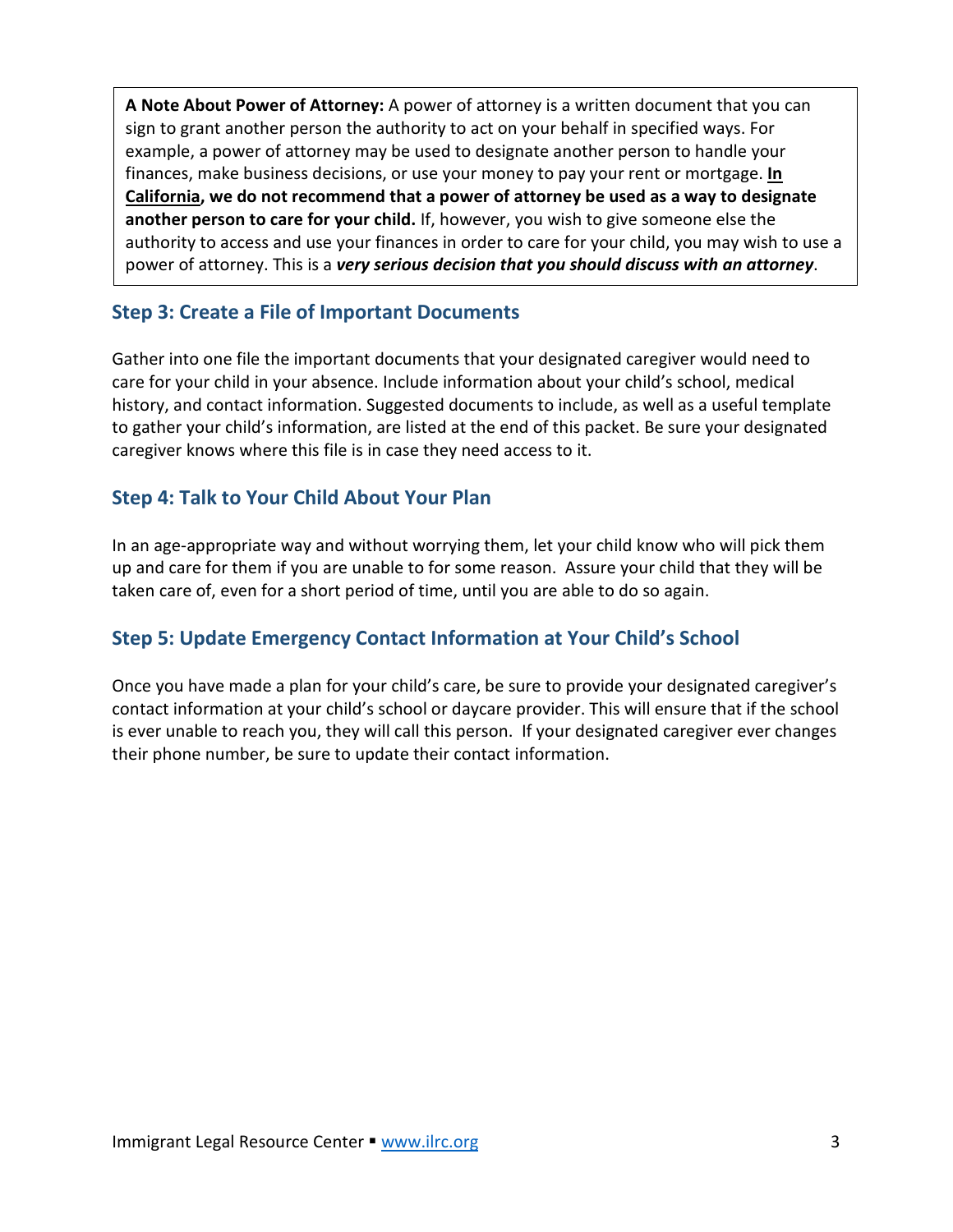### **File of Important Documents**

*Keep a file of all of these documents or a copy of these documents in a safe place. Tell your children, family members and designated caregiver where to find this file in an emergency.* 

- $\Box$  Passports (it's a good idea to obtain passports for children now if you haven't already)
- $\square$  Birth certificates
- $\Box$  Marriage license (if applicable)
- $\Box$  Caregiver's Authorization Affidavit
- $\Box$  Any restraining orders you may have against anyone (if applicable)
- $\Box$  A-number and any immigration documents (work permit, green card, visa, etc.)

 $\Box$  Documents demonstrating your residence in the United States and amount of time you have been physically present in the United States

- $\square$  Driver's license and/or other identification cards
- $\Box$  Social security card or ITIN number
- $\Box$  Registry of birth (for U.S. born children registered in parent's home country) (if applicable)
- $\Box$  Important children's information (see template on next page)
- $\Box$  Emergency numbers and important contact information (see template on next page)

 $\Box$  Child's medical information, including health insurance, medication list, and doctor's contact information

 $\Box$  Any other documents you would want to be able to quickly find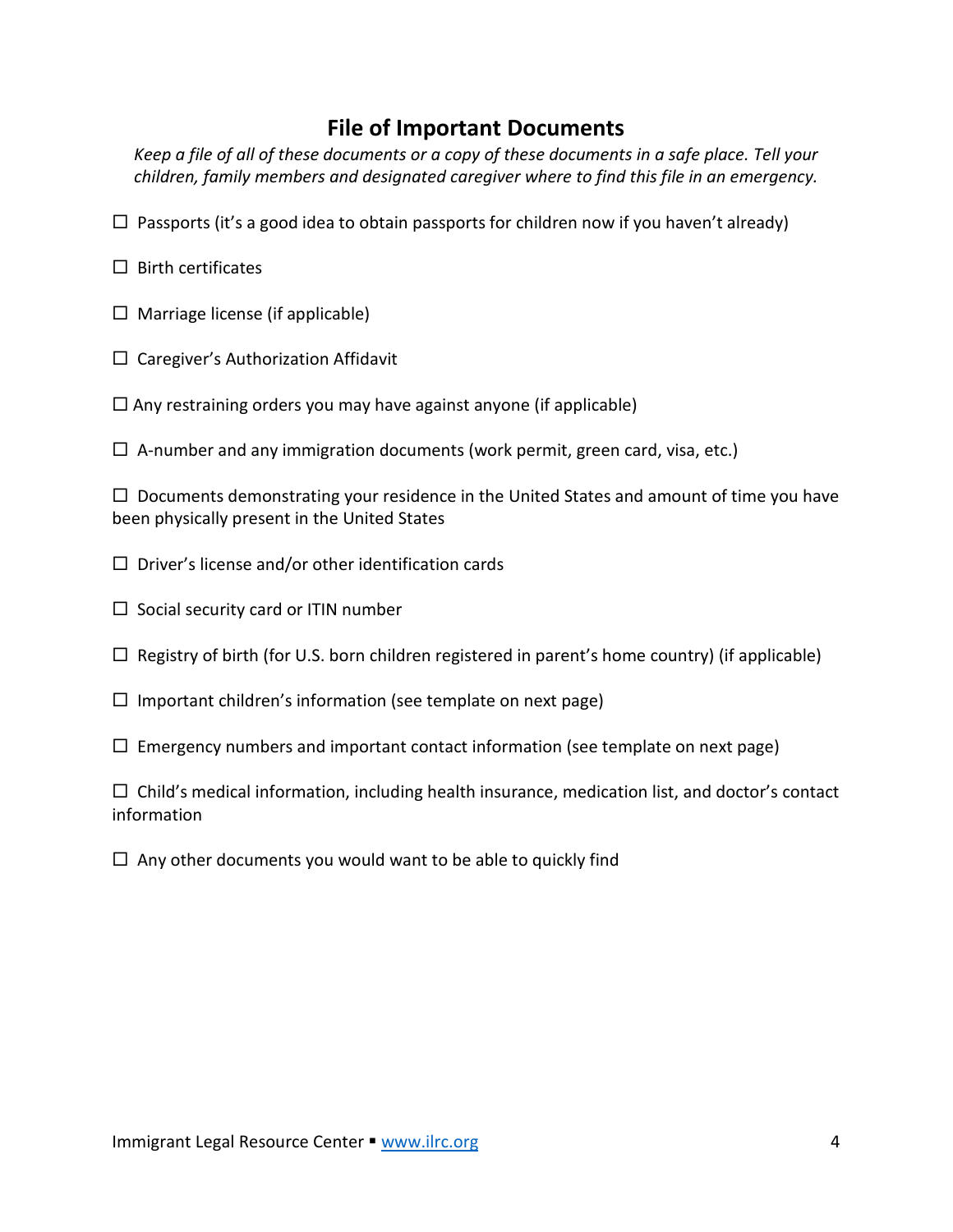# **Important Children's Information**

*Keep this information so your designated caregiver will have all of the information they need.*

| <b>Child's Name</b>                       |  |
|-------------------------------------------|--|
| Date of Birth                             |  |
| Child's Cell Phone Number (if applicable) |  |
| School                                    |  |
| <b>School Address</b>                     |  |
| <b>School Phone Number</b>                |  |
| Teacher's Name                            |  |
| Classroom Number                          |  |
| Afterschool Program                       |  |
| Afterschool Program Phone Number          |  |
| Other Camp/Sports/Program                 |  |
| Other Camp/Sports/Program Phone Number    |  |
| Allergies                                 |  |
| <b>Medical conditions</b>                 |  |
| <b>Medications</b>                        |  |
| Doctor's Phone Number                     |  |
| Doctor's Address                          |  |
| Health Insurance                          |  |

# **Emergency Numbers and Important Contact Information**

*Keep this information in one place so that you and your family can access it easily.*

| <b>Emergency Numbers</b> |     |
|--------------------------|-----|
| Immediate Emergency      | 911 |
| <b>Police Department</b> |     |
| Fire Department          |     |
| Poison Control           |     |
| <b>Family Contacts</b>   |     |
| Mother/Parent/Guardian   |     |
| Home Phone               |     |
| Cell Phone               |     |
| <b>Work Address</b>      |     |
| <b>Work Phone</b>        |     |
| Father/Parent/Guardian   |     |
| Home Phone               |     |
| Cell Phone               |     |
| <b>Work Address</b>      |     |
| <b>Work Phone</b>        |     |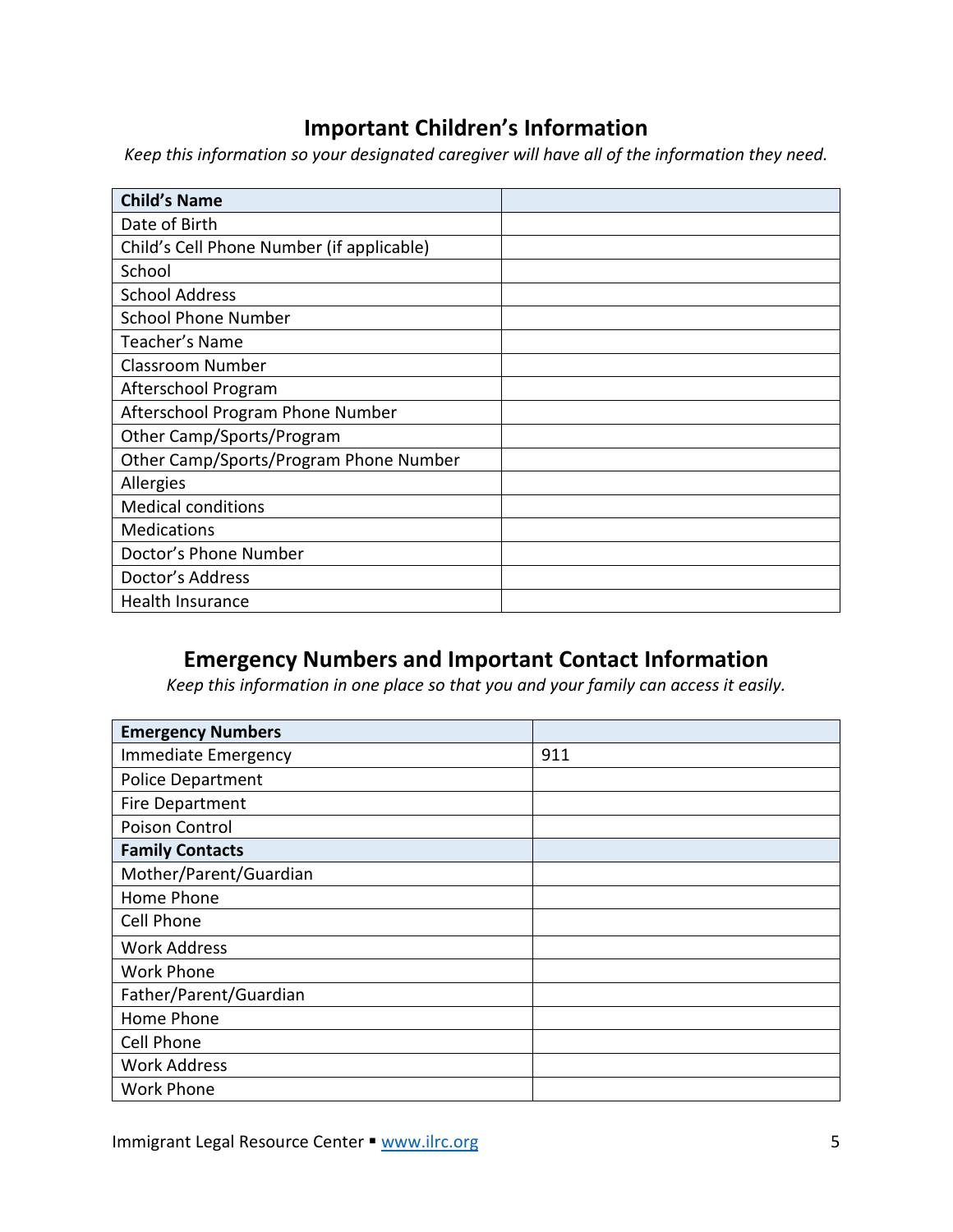| Other Emergency Contact and Relationship  |  |
|-------------------------------------------|--|
| Cell Phone                                |  |
| Other Emergency Contact and Relationship  |  |
| Cell Phone                                |  |
| Other Emergency Contacts and Relationship |  |
| Cell Phone                                |  |

| <b>Miscellaneous Contacts</b>              |  |
|--------------------------------------------|--|
| Doctor                                     |  |
| <b>Phone Number</b>                        |  |
| <b>Health Insurance Company</b>            |  |
| <b>Policy Number</b>                       |  |
|                                            |  |
| Pediatrician                               |  |
| <b>Phone Number</b>                        |  |
| Health Insurance Company                   |  |
| <b>Policy Number</b>                       |  |
|                                            |  |
| Dentist                                    |  |
| <b>Phone Number</b>                        |  |
| Dental Insurance Company                   |  |
| <b>Policy Number</b>                       |  |
|                                            |  |
| Car Make/Model                             |  |
| License Plate Number                       |  |
| Car Insurance Company                      |  |
| <b>Insurance Policy Number</b>             |  |
| <b>Phone Number</b>                        |  |
|                                            |  |
| Consulate                                  |  |
| <b>Address</b>                             |  |
| <b>Phone Number</b>                        |  |
|                                            |  |
| Attorney/Nonprofit Legal Services Provider |  |
| <b>Address</b>                             |  |
| <b>Phone Number</b>                        |  |
| Church/Temple/Mosque/Place of Worship      |  |
| <b>Address</b>                             |  |
| <b>Phone Number</b>                        |  |
|                                            |  |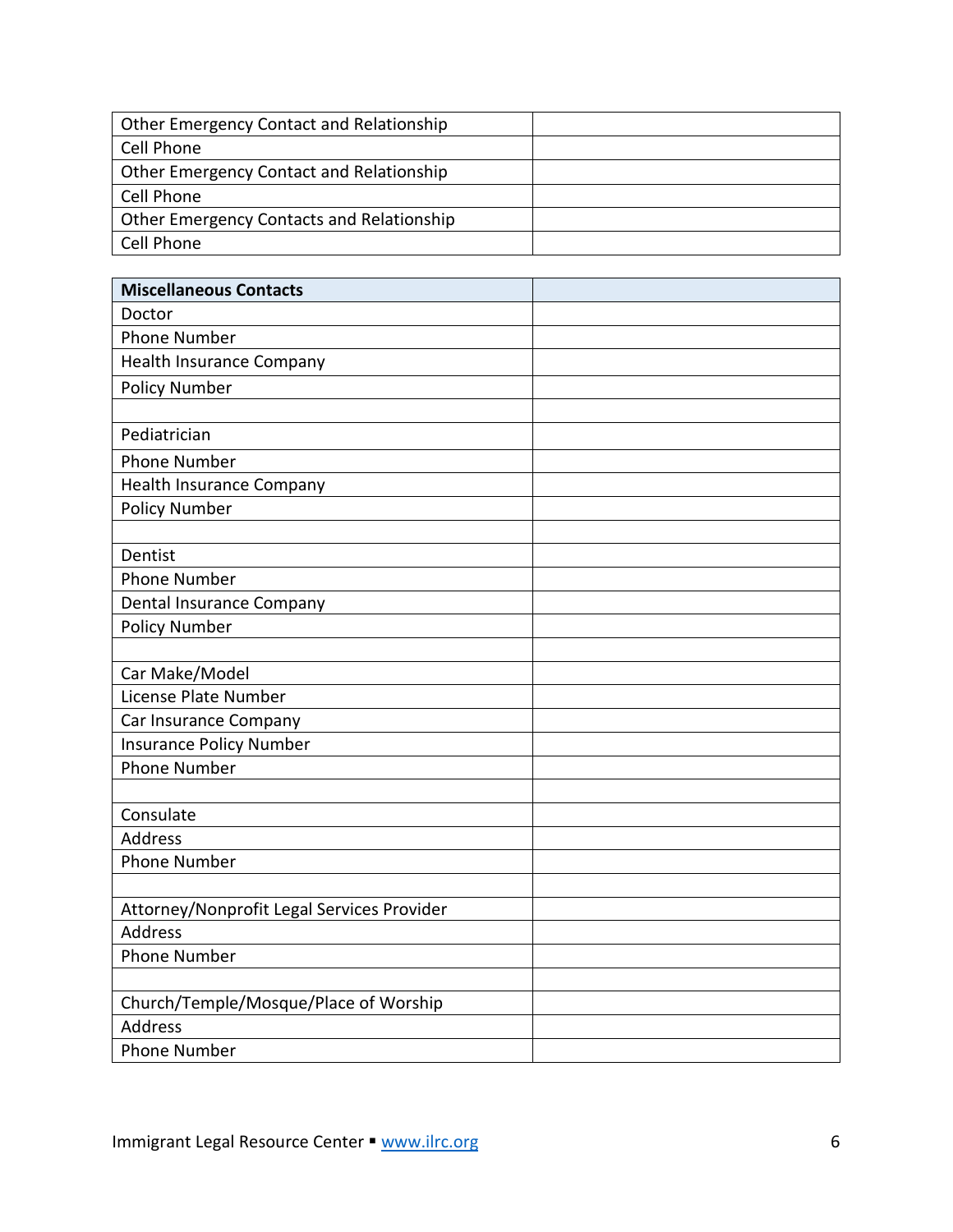# **Caregiver's Authorization Affidavit Instructions**

*Please note: the Caregiver's Authorization Affidavit is for use in California only.*

### **Who completes and signs the Caregiver's Authorization Affidavit (CAA)?**

The person who will be acting as your child's caregiver completes and signs the CAA. **The parent does not need to sign the CAA.** It is a good idea to have the person that you want to care for your child fill out the CAA in advance, but they should not sign or date it unless or until they need to use it (for example, only if you are actually detained or deported).

#### **Using the CAA, who can serve as a caregiver?**

Any person, relative or non-relative, who is 18 years of age or older who completes the CAA may serve as a caregiver.

### **What can the CAA be used for?**

If the CAA is completed by a **non-relative**, it will allow that person to enroll your child in school and to consent to school-related medical treatment. School-related medical treatment includes immunizations, physical exams and medical exams conducted in school.

If the CAA is completed by a **relative** (including a grandparent, aunt, uncle, or other qualified relative of the minor), it will allow that person to enroll your child in school, consent to schoolrelated medical treatment, and consent to most other forms of medical and dental care for your child.

### **Does my child have to live with caregiver for the CAA to be valid?**

Yes, in order for the CAA to be valid, your child needs to live with the caregiver. (Of course, the child does not need to live with the caregiver, and the caregiver does not need to use the CAA, unless and until you are no longer available to care for your child.) If your child stops living with the caregiver, the caregiver must notify any school, health care provider, or health care service plan that has been given the CAA. The CAA is invalid after the school, health care provider, or health care service plan receives notice that your child is no longer living with the caregiver.

### **Does the CAA need to be notarized?**

No, the CAA does not need to be notarized. There have been reports that some schools want a notarized copy of the CAA, but that is not required by law. **Also, remember that the CAA is signed only by the caregiver, not by the parent(s).**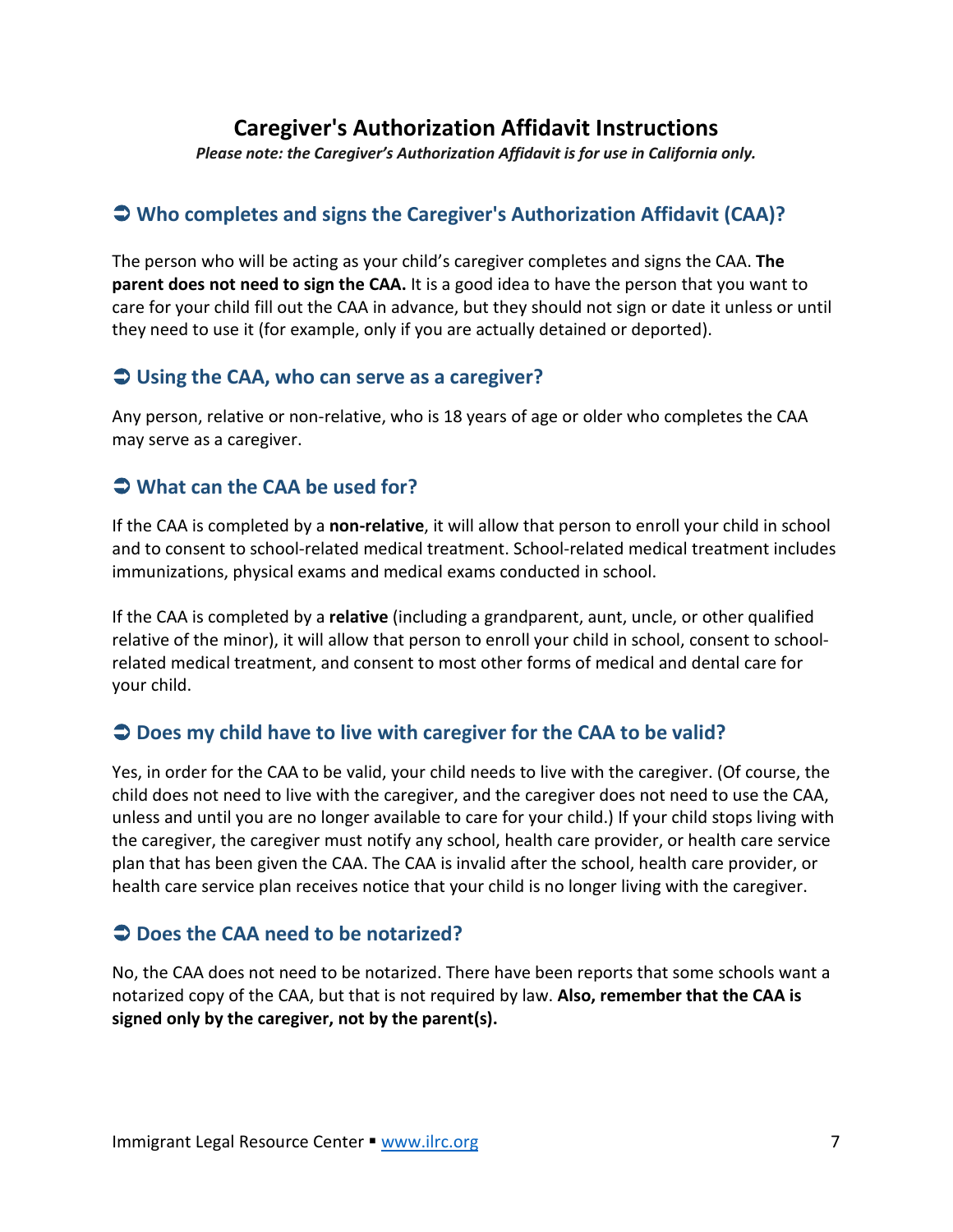### **Should I give the CAA to my child's school and medical providers now and ask them to keep it on file?**

No, the CAA should not be given to your child's school or medical providers unless and until your child is living with the caregiver, and you as the parent are not available to make school and medical decisions for your child.

### **If I would like to have someone complete a CAA to be able to make certain decisions for my child in my absence, what steps should I take?**

First, you should identify the person who you would like to serve as your child's caregiver.

Next, you should discuss with that person what the CAA does (it gives them power to make certain school and medical decisions on behalf of your child), and does not do (it does not give them legal custody of your child, guardianship over your child, or access to any of your financial resources to care for your child).

Finally, you should have that person complete a CAA, but they should wait to sign and date it until it actually becomes necessary to use it. (It's not necessary to sign and date it now since it won't be needed unless or until you are actually unavailable to care for your child.) The caregiver should keep the CAA in a safe place, and you should also keep a copy of it in your file of important documents in case the caregiver cannot locate theirs when it becomes necessary.

# **Can a caregiver use the CAA to coordinate my child's travel to my home country in the event I am deported and decide to have my child accompany me to my home country?**

No, the CAA only allows the caregiver to make decisions related to school and medical issues for your child. Consult your home country's embassy or consulate for information about facilitating your child's travel to your home country if you will not accompany the child.

### **Must my child's caregiver have immigration status in the United States?**

No, but ideally, the person you authorize to be your child's caregiver would not also be at risk for deportation or detention. The person should be someone with a California driver's license or identification card (ID). Alternatively, they should be ready to provide another form of identification such as a social security number or Medi-Cal number.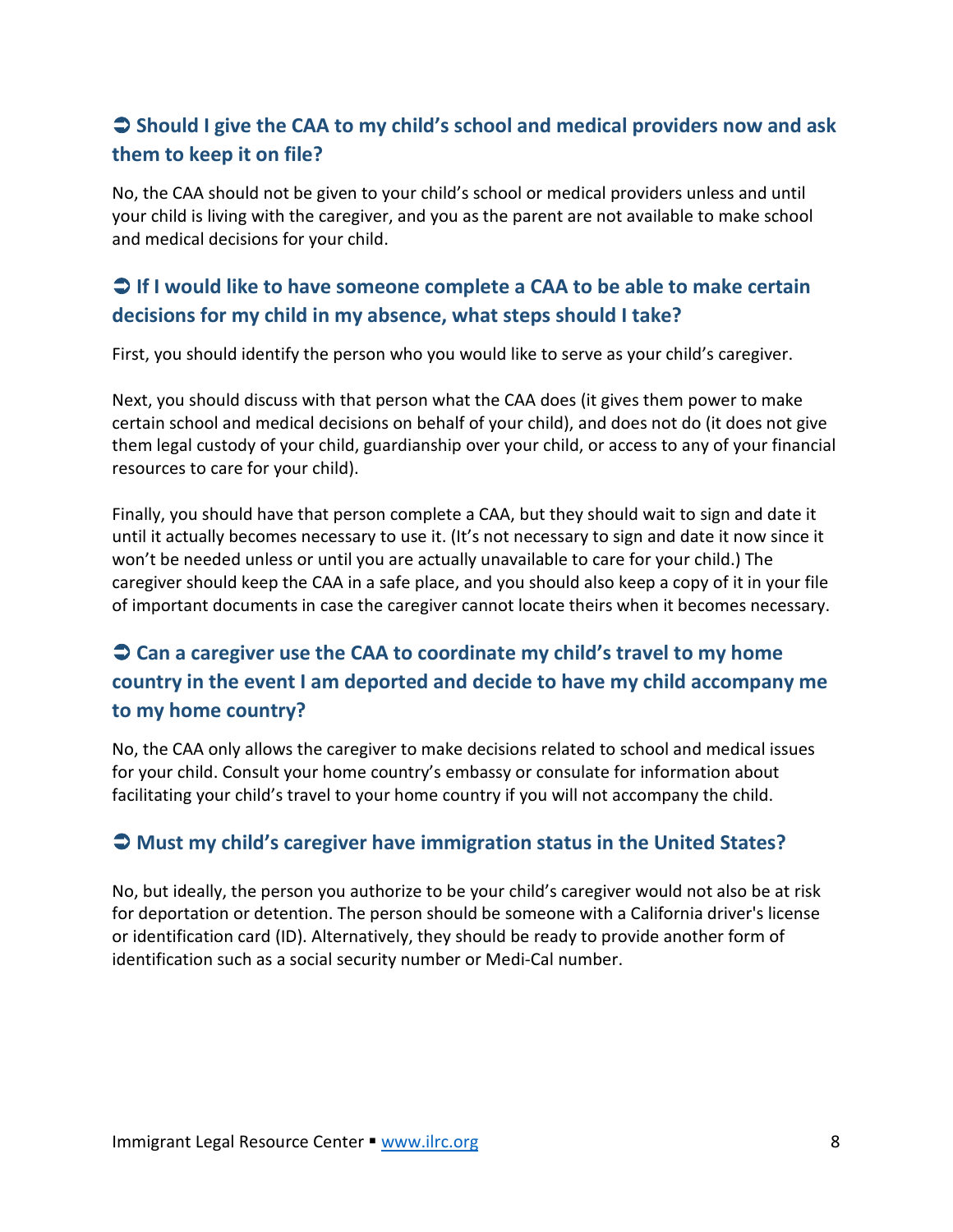# **Caregiver's Authorization Affidavit**

Use of this affidavit is authorized by Part 1.5 (commencing with Section 6550) of Division 11 of the California Family Code.

**Instructions:** Completion of items 1-4 and the signing of the affidavit is sufficient to authorize enrollment of a minor in school and authorize school-related medical care. Completion of items 5 through 8 is additionally required to authorize any other medical care. **Only complete items 5 through 8 if you are related to the child.** Print clearly.

The minor named below lives in my (the caregiver's) home and I am 18 years of age or older.

1. Name of minor:

2. Minor's birth date: \_\_\_\_\_\_\_\_\_\_\_\_\_\_\_\_\_\_\_\_\_\_\_\_\_\_\_\_\_\_\_\_\_\_\_\_\_\_\_\_\_.

3. My name (adult giving authorization): \_\_\_\_\_\_\_\_\_\_\_\_\_\_\_\_\_\_\_\_\_\_\_\_\_.

4. My home address:  $\blacksquare$ 

5. [ ] I am the minor's grandparent, aunt, uncle, spouse, stepparent, brother, sister, stepbrother, stepsister, half-brother, half-sister, niece, nephew, first cousin, grandaunt, granduncle, great-grandparent, great-grandaunt, great-granduncle, or the spouse of one of these persons.

6. Check one or both (for example, if one parent was advised and the other cannot be located):

[ ] I have advised the parent(s) or other person(s) having legal custody of the minor of my intent to authorize medical care, and have received no objection.

[ ] I am unable to contact the parent(s) or other person(s) having legal custody of the minor at this time, to notify them of my intended authorization.

7. My date of birth: \_\_\_\_\_\_\_\_\_\_\_\_\_\_\_\_\_\_\_\_\_\_\_\_\_\_\_\_\_\_\_\_\_\_\_\_\_\_\_\_.

8. My California driver's license or identification card number:  $\qquad \qquad$ 

*Warning: Do not sign this form if any of the statements above are incorrect, or you will be committing a crime punishable by fine, imprisonment, or both.*

I declare under penalty of perjury under the laws of the State of California that the foregoing is true and correct.

Dated: \_\_\_\_\_\_\_\_\_\_\_\_\_\_\_\_\_\_\_\_\_\_\_\_\_\_\_\_\_\_\_\_\_Signed: \_\_\_\_\_\_\_\_\_\_\_\_\_\_\_\_\_\_\_\_\_\_\_\_\_\_\_\_\_\_\_\_

Immigrant Legal Resource Center  $\blacksquare$  [www.ilrc.org](http://www.ilrc.org/) 9